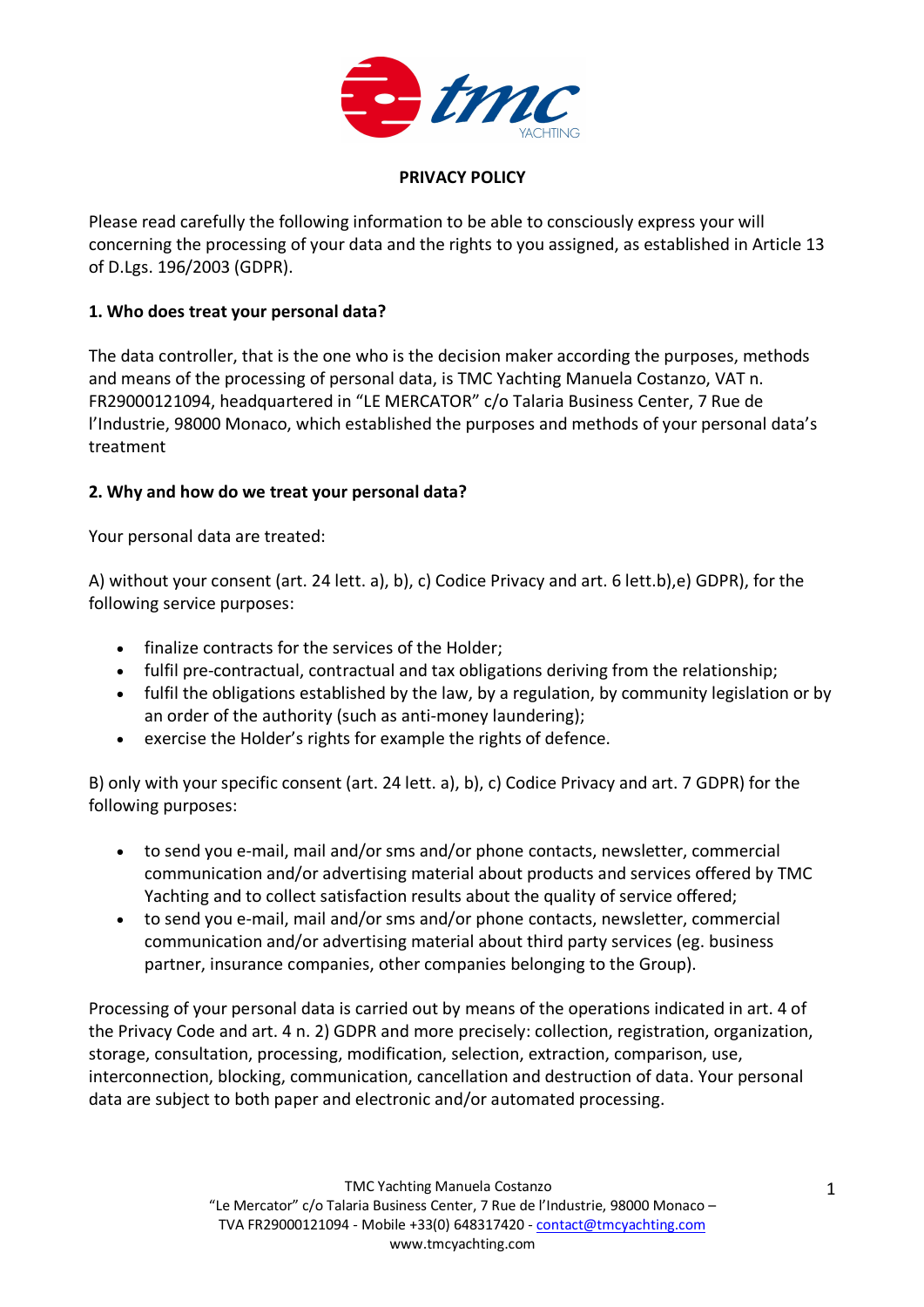

The Holder will process personal data for the time necessary to fulfil the aforementioned purposes and in any case for no more than 10 years from the termination of the relationship for the purposes of service.

# **3. What happens if I do not provide my personal data and/or my consent?**

In case you did not provide us with your consent, TMC Yachting won't be able to send you technical and commercial information.

TMC Yachting and other designated subjects may also carry out some anonymous statistical analysis in order to improve the quality of the provided services. These activities will be carried out on the basis of a legitimate interest.

In case the provided data were incomplete or incorrect, TMC Yachting could not be able to guarantee a correct request handling.

#### **4. How do we manage your data?**

TMC Yachting and other designated subjects will treat your personal data in order to guarantee the safety and confidentiality of the same data, both by electronic and paper means.

#### **5. Who will have access to my personal data?**

In order to provide our support to your specific requests, your personal data will be treated by:

- TMC Yachting authorised members and thus bound to privacy principles; or
- by external partners designated by TMC Yachting (formerly art. 28 GDPR to external treatment responsible), who undersigned a specific contract aimed to guarantee that the processing of your data would be carried out according and the rights to you assigned, as indicated in the chart at point 2.

The complete list of the externals responsible of your personal data's treatment is available at TMC Yachting headquarters and you will be able to request it by using the contact indicated below

#### **6. How long will you store my personal data?**

Your personal data will be stored just for the time indicated in the chart at point 2, provided the revocation of your consent or the exercise of the rights indicated at point 8.

Anyhow, the data controller and the appointed persons responsible could store your data for a longer period of time, in order to fulfil specific obligations established by law. At the end of such period of time your personal data could be cancelled or rendered anonymous.